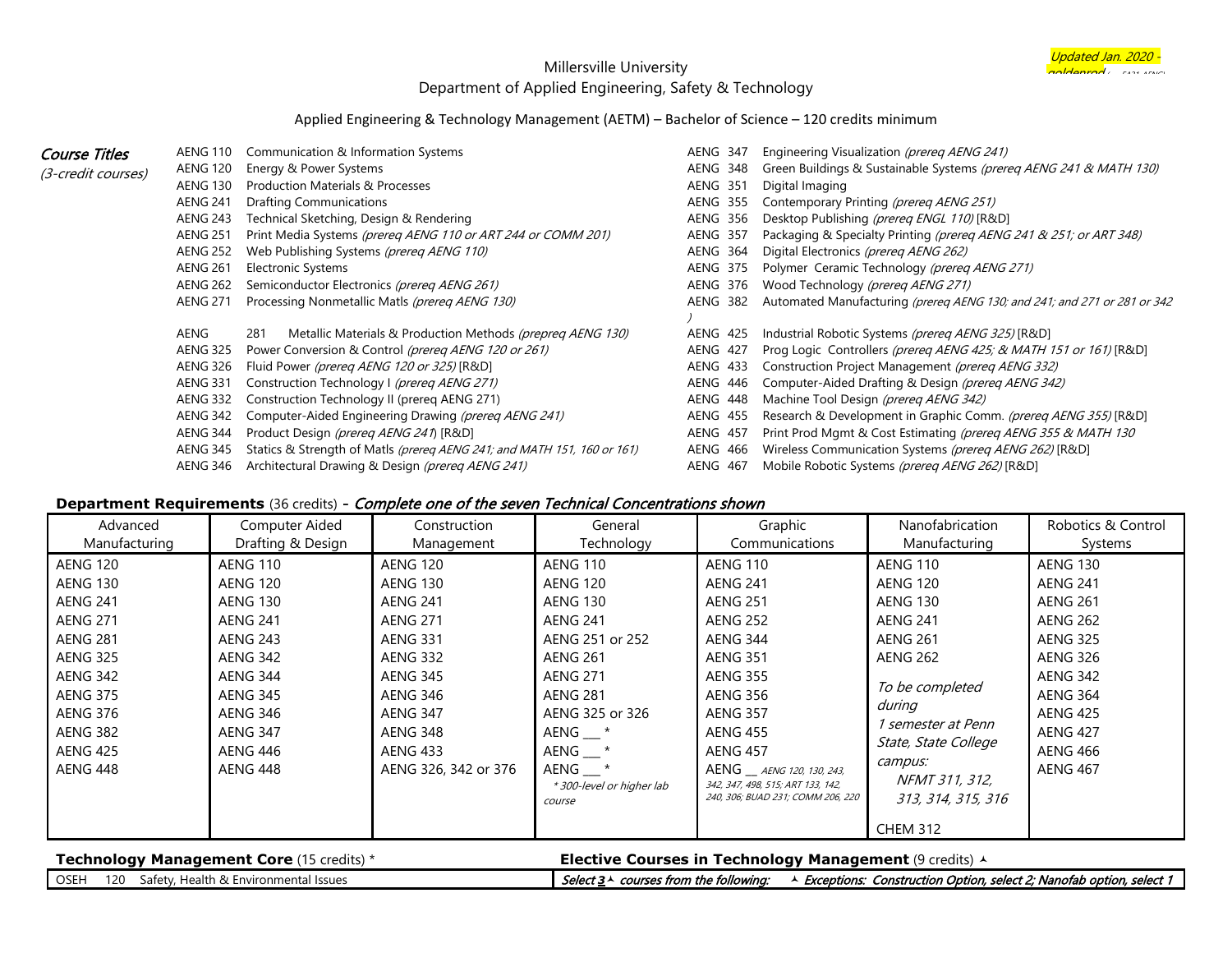| AENG                                                                                  | 492 | Technical Entrepreneurship                                         | AENG        | 300 | maximum of 6 credits internship<br>Internship              |
|---------------------------------------------------------------------------------------|-----|--------------------------------------------------------------------|-------------|-----|------------------------------------------------------------|
|                                                                                       |     | (prereq AENG 130 or AENG 241; and BUAD 251; and jr or sr class     | AENG        | 400 | may be counted for degree<br>Internship $-$                |
| status)                                                                               |     |                                                                    | AENG        | 392 | Industrial Training (prereg ENGL 110)                      |
| AENG                                                                                  | 494 | <b>Total Quality Management</b>                                    | <b>OSEH</b> | 221 | Industrial Fire Prevention                                 |
|                                                                                       |     | (prereg MATH 130 or 235)                                           | <b>OSEH</b> | 320 | Safety Engineering Principles (prereg OSEH 120)            |
| BUAD                                                                                  | 251 | Principles of Management                                           | <b>OSEH</b> | 323 | Human Factors                                              |
|                                                                                       |     | (prereg C- or higher in ECON 101 & 102; ENGL 110)                  | <b>OSEH</b> | 333 | Intro to System Safety (prereq OSEH 320 & MATH 130)        |
| <b>MGMT 452</b>                                                                       |     | Production & Operations Mgmt                                       | <b>BUAD</b> | 161 | Intro to Financial Accounting (prereq MATH 101 or 151)     |
|                                                                                       |     | (MATH 130; and MATH 151, 160 or 161; and C- or higher in BUAD 251) | <b>BUAD</b> | 352 | Human Resource Mgmt (prereq BUAD 251)                      |
|                                                                                       |     |                                                                    | MGMT        | 353 | Labor-Mgmt Relations (prereq BUAD 251)                     |
| <u>Exceptions.</u>                                                                    |     |                                                                    | MGMT        | 357 | International Mgmt (prereg BUAD 251)                       |
| • For Construction Option (18 credits) – OSEH 222 is required in this block           |     |                                                                    | <b>PSYC</b> | 329 | Industrial/Organizational Psyc (prereq ENGL 110, PSYC 100) |
| • For Nanofabrication Option (18 credits) – AENG 400 or 498 is required in this block |     |                                                                    | SOCY        | 318 | Sociology of Complex Organizations                         |

#### **Required Related Courses** (19-21 credits)

| Advanced             | Computer Aided               | Construction             | General                      | Graphic                   | Nanofabrication                 | Robotics & Control       |
|----------------------|------------------------------|--------------------------|------------------------------|---------------------------|---------------------------------|--------------------------|
| Manufacturing        | Drafting & Design            | Management               | Technology                   | Communications            | Manufacturing                   | Systems                  |
|                      |                              |                          |                              |                           |                                 |                          |
| <b>ECON</b>          | 101                          | 101                      | <b>ECON</b>                  | ECON                      | ECON                            | 101                      |
| 101                  | <b>ECON</b>                  | ECON                     | 101                          | 101                       | 101                             | ECON                     |
| 102                  | 102                          | 102                      | 102                          | ECON                      | ECON                            | 102                      |
| <b>ECON</b>          | <b>ECON</b>                  | <b>ECON</b>              | <b>ECON</b>                  | 102                       | 102                             | <b>ECON</b>              |
| 130                  | 130                          | 130                      | 130                          | 130                       | 130                             | <b>MATH</b>              |
| MATH                 | <b>MATH</b>                  | <b>MATH</b>              | MATH                         | MATH                      | <b>MATH</b>                     | 130                      |
|                      |                              |                          |                              |                           |                                 |                          |
| Select one from:     | Select one from:             | Select one from:         | Select one from:             | Select one from:          | Select one from:                | Select one from:         |
| 151                  | MATH                         | 151                      | 151                          | MATH                      | <b>MATH</b>                     | <b>MATH</b>              |
| <b>MATH</b>          | 151                          | <b>MATH</b>              | MATH                         | 151                       | 151                             | 151                      |
| MATH                 | <b>MATH</b>                  | 160                      | 160                          | <b>MATH</b>               | <b>MATH</b>                     | <b>MATH</b>              |
| 160                  | 160                          | <b>MATH</b>              | MATH                         | 160                       | 160                             | -161                     |
| <b>MATH</b>          | <b>MATH</b>                  | 161                      | 161                          | 161                       | <b>MATH</b>                     |                          |
| 161                  | 161                          | <b>MATH</b>              | MATH                         | MATH                      | 161                             |                          |
|                      |                              |                          |                              |                           | 236<br><b>MATH</b>              | Select two from:         |
| Select two from:     | Select two from:             | Select two from:         | Select two from:             | Select two from:          |                                 | <b>CHEM</b><br>101       |
| 101                  | <b>CHEM</b>                  | 101                      | 101                          | 101                       | Select one science combination: | <b>CHEM</b>              |
| <b>CHEM</b>          | 101                          | <b>CHEM</b>              | <b>CHEM</b>                  | <b>CHEM</b>               |                                 | 103                      |
| 103                  | 103                          | 103                      | 103                          | <b>CHEM</b>               | • CHEM 103 & CHEM 104           | <b>CHEM</b>              |
| CHEM                 | <b>CHEM</b>                  | <b>CHEM</b>              | <b>CHEM</b>                  | 103                       |                                 | 104                      |
| 104                  | 104                          | 104                      | 104                          | <b>CHEM</b>               | • CHEM 111 & BIOL 100           | $103*$                   |
| <b>CHEM</b>          | <b>CHEM</b>                  | <b>CHEM</b>              | <b>CHEM</b>                  | 104                       |                                 | <b>PHYS</b>              |
| $103*$               | $103*$                       | $103*$                   | $103*$                       | $103*$                    | • CHEM 111 & PHYS 103 or 104    | $104*$                   |
| <b>PHYS</b>          | <b>PHYS</b>                  | <b>PHYS</b>              | <b>PHYS</b>                  | <b>PHYS</b>               |                                 | <b>PHYS</b>              |
| $104*$               | $104*$                       | $104*$                   | $104*$                       | <b>PHYS</b>               |                                 | 131                      |
| <b>PHYS</b>          | <b>PHYS</b>                  | <b>PHYS</b>              | <b>PHYS</b>                  | $104*$                    |                                 | <b>PHYS</b>              |
| 131                  | 131                          | 131                      | 131                          | 131                       |                                 | <b>PHYS</b>              |
| <b>PHYS</b>          | <b>PHYS</b>                  | <b>PHYS</b>              | <b>PHYS</b>                  | <b>PHYS</b>               |                                 | 132                      |
| 132<br><b>PHYS</b>   | 132<br><b>PHYS</b>           | 132<br><b>PHYS</b>       | 132<br><b>PHYS</b>           | 132<br><b>PHYS</b>        |                                 |                          |
|                      |                              |                          |                              |                           |                                 | *Either PHYS 103 or 104. |
| * Either PHYS 103 or | *Either PHYS 103 or 104, but | *Either PHYS 103 or 104, | *Either PHYS 103 or 104, but | * Either PHYS 103 or 104. |                                 | but not both             |
| 104, but not both    | not both                     | not both<br>but          | not both                     | but not both              |                                 |                          |

#### Required Related Course Titles:

| ECON 101 Macroeconomics, 3 cr |
|-------------------------------|
| ECON 102 Microeconomics, 3 cr |

MATH 161 Calculus I, 4 cr **PHYS 132 Physics II, 4 cr** PHYS 132 Physics II, 4 cr

MATH 130 Elements of Statistics, 3 cr CHEM 101 Chem! Better Things, 3 cr PHYS 103 Elements of Physics, 4 cr CHEM 103 General, Organic, Biochem I, 3 cr PHYS 104 Applied Physics, 4 cr MATH 151 Calculus for Mgmt, Life, 4 cr C CHEM 103 General, Organic, Biochem I, 3 cr PHYS 104 Applied Physic<br>CHEM 104 General, Organic, Biochem II, 3 cr PHYS 131 Physics I, 4 cr MATH 160 Precalculus, 4 cr CHEM 104 General, Organic, Biochem II, 3 cr

### **General Education Requirements** (48 credits)

• G1: Humanities & Fine Arts, (3 courses, 9 credits) [no more than two courses from the same department]